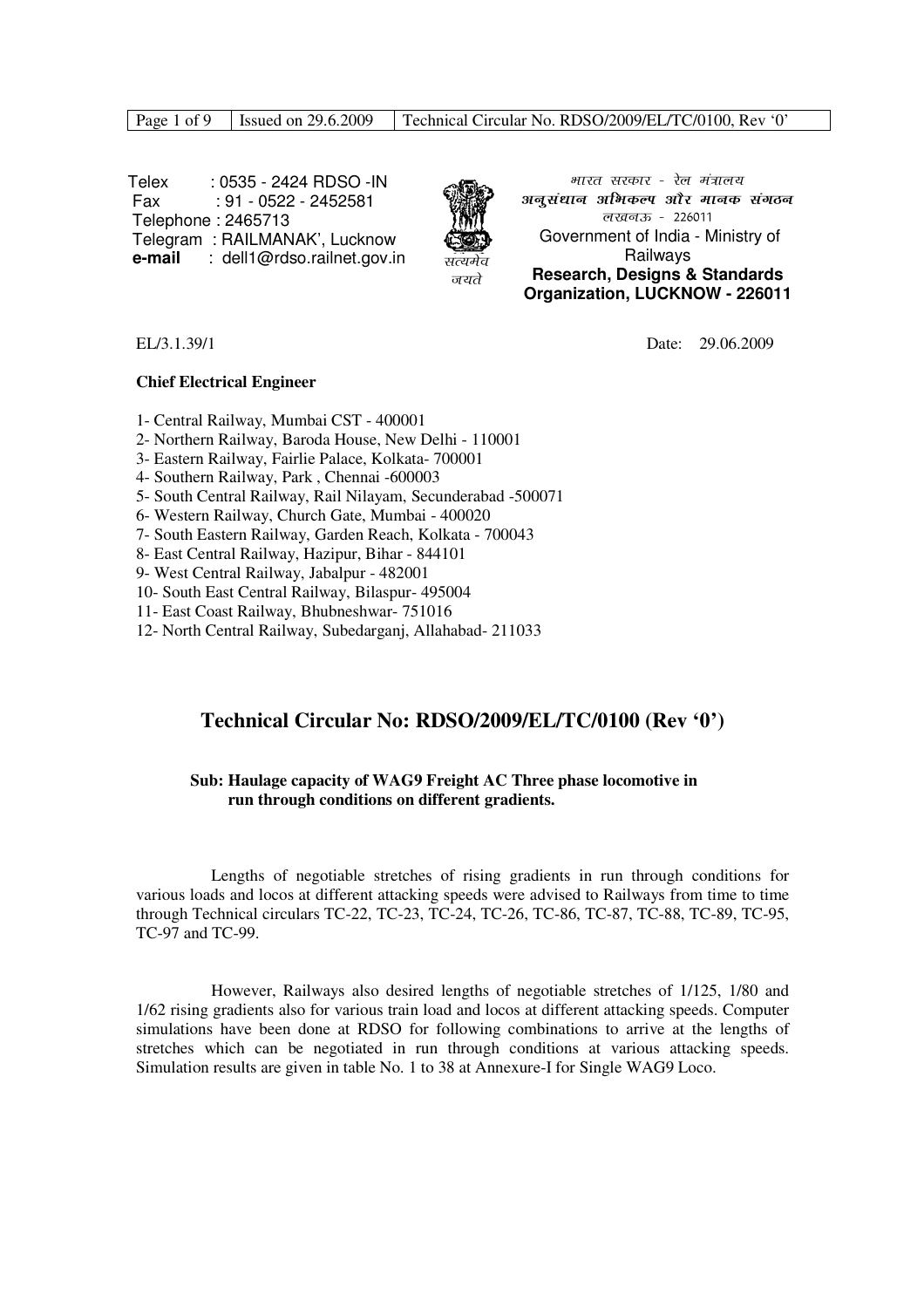Page 2 of 9 | Issued on 29.6.2009 | Technical Circular No. RDSO/2009/EL/TC/0100, Rev '0'

| Loads                     | Grade                                                                     |          |          |  |  |
|---------------------------|---------------------------------------------------------------------------|----------|----------|--|--|
|                           | 1:125                                                                     | 1:80     | 1:62     |  |  |
| 40BCN, 3300T              | Loco can start and<br>achieve speed of 46 kmph<br>in 36.3 min. & 18.1 km. | Table-11 | Table-25 |  |  |
| 40BCN (CC+6), 3491T       | Loco can start and<br>achieve speed of 25 kmph<br>in 36.8 min. & 11.0 km. | Table-12 | Table-26 |  |  |
| 40BCN (CC+6+2), 3571T     | Loco can start and<br>achieve speed of 17 kmph<br>in 41.2 min. & 9.3 km.  | Table-13 | Table-27 |  |  |
| 41BCN+1BV (CC+6), 3593T   | Loco can start and<br>achieve speed of 15 kmph<br>in 46.5 min. & 9.8 km.  | Table-14 | Table-28 |  |  |
| 41BCN+1BV (CC+6+2), 3675T | Table-1                                                                   | Table-15 | Table-29 |  |  |
| 41BCN+1BV (CC+10), 3757T  | Table-2                                                                   | Table-16 | Table-30 |  |  |
| 48BTPN (CC), 4000T        | Table-3                                                                   | Table-17 | Table-31 |  |  |
| 58BOXN (CC), 4714T        | Table-4                                                                   | Table-18 | Table-32 |  |  |
| 58BOXN (CC+6), 5062T      | Table-5                                                                   | Table-19 | Table-33 |  |  |
| 58BOXN (CC+6+2), 5178T    | Table-6                                                                   | Table-20 | Table-34 |  |  |
| 58BOXN (CC+10), 5294T     | Table-7                                                                   | Table-21 | Table-35 |  |  |
| 59BOXN+1BV (CC+6), 5164T  | Table-8                                                                   | Table-22 | Table-36 |  |  |
| 59BOXN+1BV (CC+6+2), 5282 | Table-9                                                                   | Table-23 | Table-37 |  |  |
| 59BOXN+1BV (CC+10), 5400T | Table-10                                                                  | Table-24 | Table-38 |  |  |

 Railways are requested to conduct field trials on the above guidelines in different sections. Based on such trials, you may issue guidelines to Loco pilots to enable them negotiate such stretches successfully without causing stalling and overloading of electrical equipments. RDSO may be kept apprised of the developments.

> (Ishaq Khan) For Director General/Elec.

Encl: Annexure - I

Distribution: As per standard mailing list no. EL/M/0019 Amendment-3.

 (Ishaq Khan) For Director General/Elec.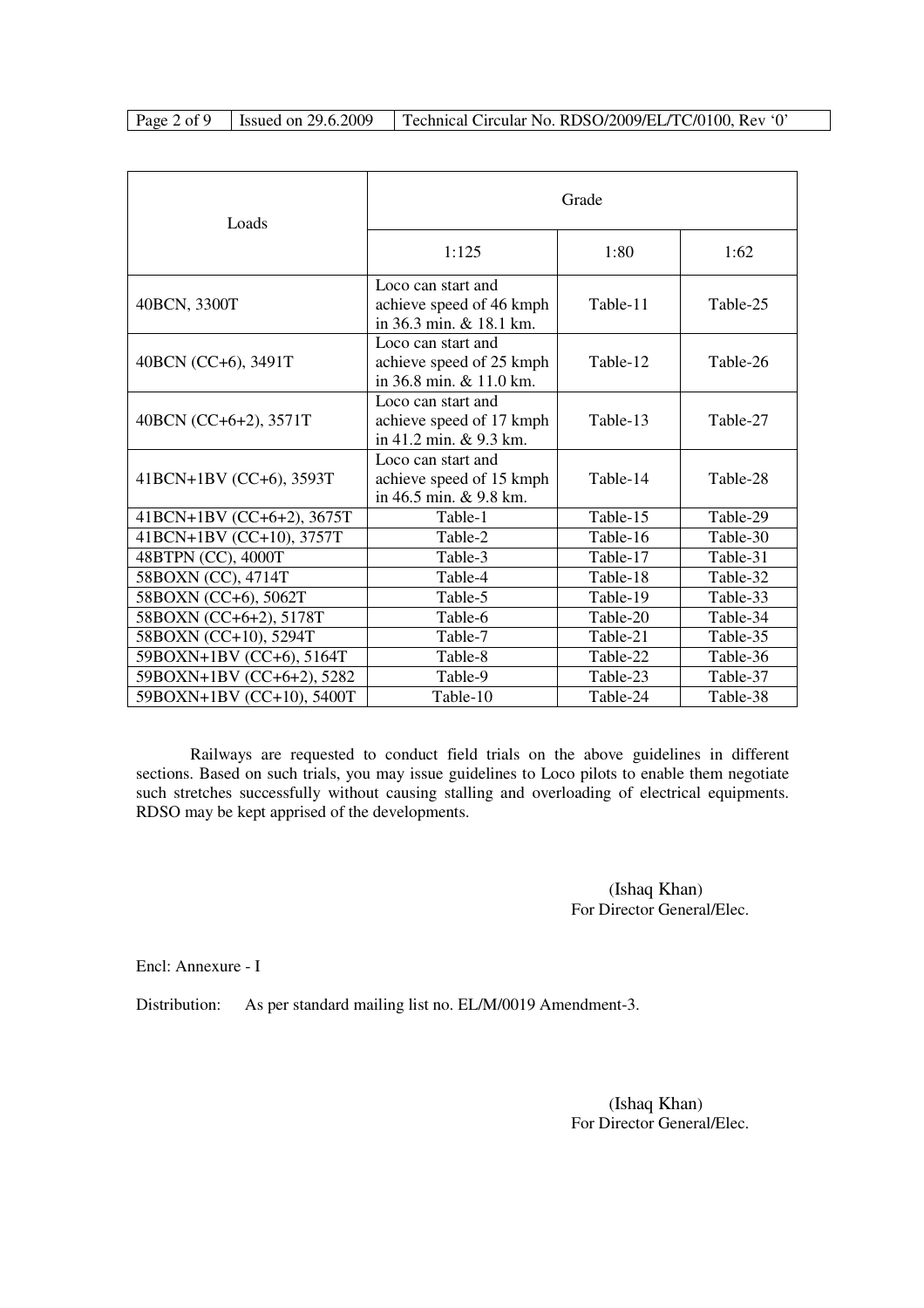|  |  | Page 3 of 9   Issued on 29.6.2009   Technical Circular No. RDSO/2009/EL/TC/0100, Rev '0' |
|--|--|------------------------------------------------------------------------------------------|
|--|--|------------------------------------------------------------------------------------------|

### **Annexure-I**

|                              | TABLE-1                                        |                         |                              | TABLE-2                                                    |                        |
|------------------------------|------------------------------------------------|-------------------------|------------------------------|------------------------------------------------------------|------------------------|
| Grade:<br>Load:              | 1:125 Compensated<br>41BCN+1BV (CC+6+2), 3675T |                         |                              | Grade: 1:125 Compensated<br>Load: 41BCN+1BV (CC+10), 3757T |                        |
| Attacking<br>Speed<br>(KMPH) | Max.length which<br>can be negotiated<br>(Km.) | Exit<br>Speed<br>(KMPH) | Attacking<br>Speed<br>(KMPH) | Max.length which<br>can be negotiated<br>(Km.)             | Exit<br>Speed<br>(KMPF |
| 20                           | 3.0                                            | 18.0                    | 20                           | 2.5                                                        | 15.5                   |
| 30                           | 5.5                                            | 23.0                    | 30                           | 4.5                                                        | 20.0                   |
| 40                           | 7.5                                            | 29.0                    | 40                           | 6.5                                                        | 26.5                   |
| 50                           | 9.5                                            | 36.0                    | 50                           | 8.5                                                        | 32.5                   |
| 60                           | 11.0                                           | 38.0                    | 60                           | 10.0                                                       | 35.0                   |
| 70                           | 12.5                                           | 39.0                    | 70                           | 11.5                                                       | 36.0                   |

| TABLE-3                   |                          |       |  |  |  |
|---------------------------|--------------------------|-------|--|--|--|
|                           | Grade: 1:125 Compensated |       |  |  |  |
| Load:                     | 48BTPN (CC), 4000T       |       |  |  |  |
| Attacking                 | Max.length which         | Exit  |  |  |  |
| Speed                     | can be negotiated        | Speed |  |  |  |
| (KMPH)<br>(KMPH)<br>(Km.) |                          |       |  |  |  |
| 20                        | 1.5                      | 12.0  |  |  |  |
| 30                        | 3.0                      | 16.5  |  |  |  |
| 40                        | 5.0                      | 19.0  |  |  |  |
| 50                        | 24.0                     |       |  |  |  |
| 60                        | 8.5                      | 27.0  |  |  |  |
| 70                        | 10.0                     | 28.0  |  |  |  |

|                                                           | TABLE-5           |        |           | TABLE-6                                            |             |
|-----------------------------------------------------------|-------------------|--------|-----------|----------------------------------------------------|-------------|
| Grade: 1:125 Compensated<br>58BOXN (CC+6), 5062T<br>Load: |                   |        | Load:     | Grade: 1:125 Compensated<br>58BOXN (CC+6+2), 5178T |             |
| Attacking                                                 | Max.length which  | Exit   | Attacking | Max.length which                                   | Exit        |
| Speed                                                     | can be negotiated | Speed  | Speed     | can be negotiated                                  | Speed       |
| (KMPH)                                                    | (Km.)             | (KMPH) | (KMPH)    | (Km.)                                              | <b>KMPF</b> |
| 20                                                        | 0.5               | 12.0   | 20        | $NR*$                                              |             |
| 30                                                        | 1.0               | 18.0   | 30        | 0.75                                               | 21.0        |
| 40                                                        | 2.0               | 19.0   | 40        | 1.5                                                | 25.0        |
| 50                                                        | 3.0               | 23.0   | 50        | 2.5                                                | 28.0        |
| 60                                                        | 4.0               | 26.0   | 60        | 3.5                                                | 30.0        |
| 70                                                        | 5.0               | 27.0   | 70        | 4.5                                                | 31.0        |

\*NR means "Not Recommended"

### TABLE-2

| Attacking | Max.length which  | Exit   |
|-----------|-------------------|--------|
| Speed     | can be negotiated | Speed  |
| (KMPH)    | (Km.)             | (KMPH) |
| 20        | 2.5               | 15.5   |
| 30        | 4.5               | 20.0   |
| 40        | 6.5               | 26.5   |
| 50        | 8.5               | 32.5   |
| 60        | 10.0              | 35.0   |
| 70        | 11.5              | 36.0   |

|                       | TABLE-4<br>TABLE-3 |        |  |                          |                    |        |
|-----------------------|--------------------|--------|--|--------------------------|--------------------|--------|
| de: 1:125 Compensated |                    |        |  | Grade: 1:125 Compensated |                    |        |
| d:                    | 48BTPN (CC), 4000T |        |  | Load:                    | 58BOXN (CC), 4714T |        |
| acking                | Max.length which   | Exit   |  | Attacking                | Max.length which   | Exit   |
| oeed                  | can be negotiated  | Speed  |  | Speed                    | can be negotiated  | Speed  |
| MPH)                  | (Km.)              | (KMPH) |  | (KMPH)                   | (Km.)              | (KMPH) |
| 20                    | 1.5                | 12.0   |  | 20                       | 0.5                | 14.0   |
| 30                    | 3.0                | 16.5   |  | 30                       | 1.5                | 14.0   |
| 40                    | 5.0                | 19.0   |  | 40                       | 2.5                | 18.0   |
| 50                    | 7.0                | 24.0   |  | 50                       | 4.0                | 18.0   |
| 60                    | 8.5                | 27.0   |  | 5.0<br>60                |                    | 22.0   |
| 70                    | 10.0               | 28.0   |  | 70                       | 6.0                | 25.0   |

|                                                  | TABLE-6<br>TABLE-5 |        |  |           |                                                    |        |
|--------------------------------------------------|--------------------|--------|--|-----------|----------------------------------------------------|--------|
| de: 1:125 Compensated<br>d: 58BOXN (CC+6), 5062T |                    |        |  | Load:     | Grade: 1:125 Compensated<br>58BOXN (CC+6+2), 5178T |        |
| acking                                           | Max.length which   | Exit   |  | Attacking | Max.length which                                   | Exit   |
| oeed                                             | can be negotiated  | Speed  |  | Speed     | can be negotiated                                  | Speed  |
| MPH)                                             | (Km.)              | (KMPH) |  | (KMPH)    | (Km.)                                              | (KMPH) |
| 20                                               | 0.5                | 12.0   |  | 20        | $NR*$                                              |        |
| 30                                               | 1.0                | 18.0   |  | 30        | 0.75                                               | 21.0   |
| 40                                               | 2.0                | 19.0   |  | 40        | 1.5                                                | 25.0   |
| 50                                               | 3.0                | 23.0   |  | 50        | 2.5                                                | 28.0   |
| 60                                               | 4.0                | 26.0   |  | 60        | 3.5                                                | 30.0   |
| 70                                               | 5.0                | 27.0   |  | 70        | 4.5                                                | 31.0   |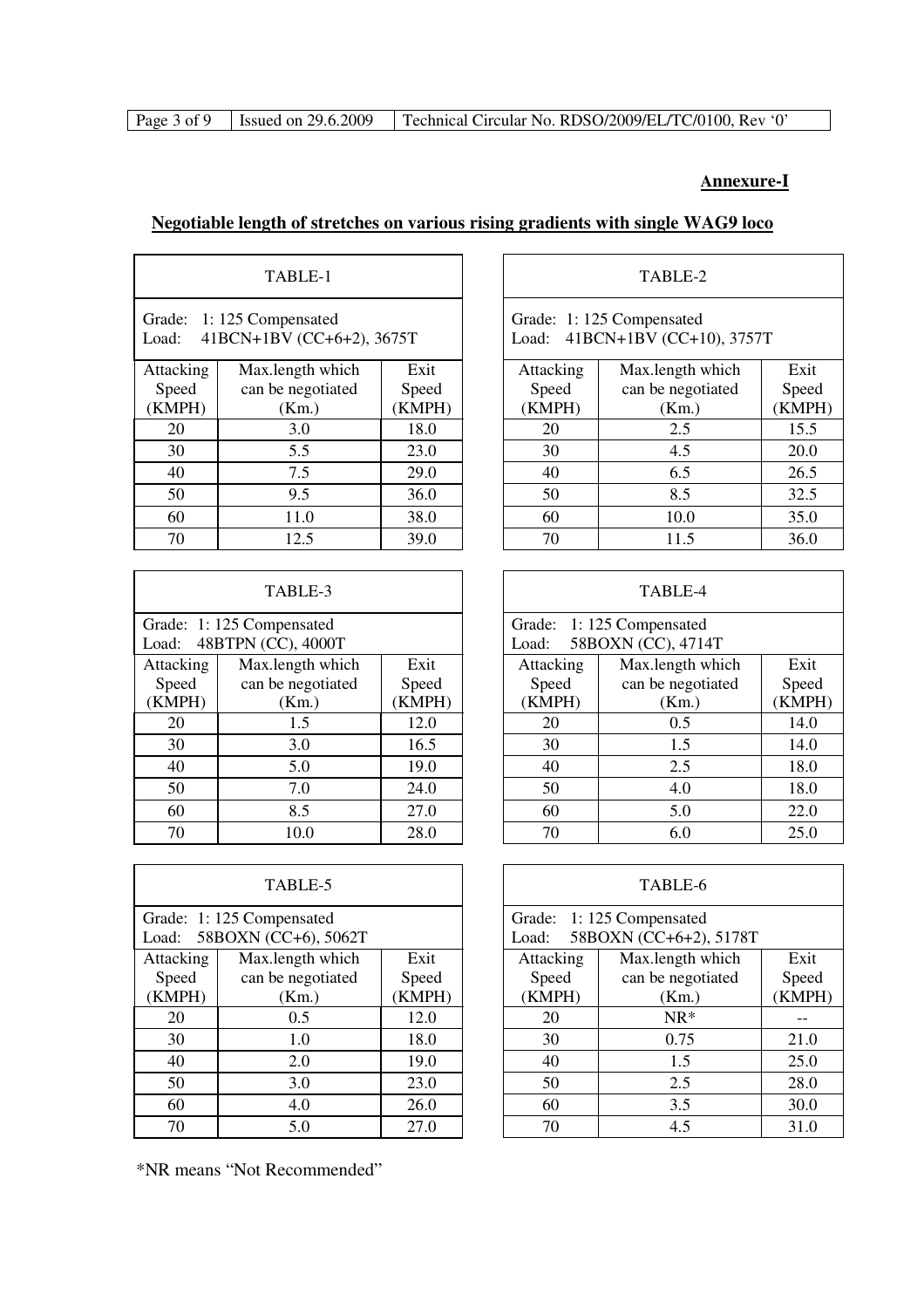Page 4 of 9 | Issued on 29.6.2009 | Technical Circular No. RDSO/2009/EL/TC/0100, Rev '0'

### **Negotiable length of stretches on various rising gradients with single WAG9 loco**

| TABLE-7   |                          |       |  |  |  |
|-----------|--------------------------|-------|--|--|--|
|           | Grade: 1:125 Compensated |       |  |  |  |
| Load:     | 58BOXN (CC+10), 5294T    |       |  |  |  |
| Attacking | Max.length which         | Exit  |  |  |  |
| Speed     | can be negotiated        | Speed |  |  |  |
| (KMPH)    | (KMPH)                   |       |  |  |  |
| 20        | $NR*$                    |       |  |  |  |
| 30        | 0.75                     | 20.5  |  |  |  |
| 40        | 1.5                      | 24.0  |  |  |  |
| 50        | 2.5                      | 26.0  |  |  |  |
| 60        | 3.5                      | 28.0  |  |  |  |
| 70        | 4.5                      | 29.0  |  |  |  |

| TABLE-7               |                       |        |                          | TABLE-8                        |        |
|-----------------------|-----------------------|--------|--------------------------|--------------------------------|--------|
| de: 1:125 Compensated |                       |        | Grade: 1:125 Compensated |                                |        |
| d:                    | 58BOXN (CC+10), 5294T |        |                          | Load: 59BOXN+1BV (CC+6), 5164T |        |
| acking                | Max.length which      | Exit   | Attacking                | Max.length which               | Exit   |
| oeed                  | can be negotiated     | Speed  | Speed                    | can be negotiated              | Speed  |
| MPH)                  | (Km.)                 | (KMPH) | (KMPH)                   | (Km.)                          | (KMPH) |
| 20                    | $NR*$                 |        | 20                       | $NR^*$                         |        |
| 30                    | 0.75                  | 20.5   | 30                       | 0.75                           | 21.0   |
| 40                    | 1.5                   | 24.0   | 40                       | 1.5                            | 25.0   |
| $\overline{50}$       | 2.5                   | 26.0   | 50                       | 2.5                            | 28.0   |
| $\overline{60}$       | 3.5                   | 28.0   | 60                       | 3.5                            | 30.0   |
| 70                    | 4.5                   | 29.0   | 70                       | 4.5                            | 31.0   |

TABLE-10

| TABLE-9   |                                  |        |  |  |  |
|-----------|----------------------------------|--------|--|--|--|
|           | Grade: 1:125 Compensated         |        |  |  |  |
|           | Load: 59BOXN+1BV (CC+6+2), 5282T |        |  |  |  |
| Attacking | Max.length which                 | Exit   |  |  |  |
| Speed     | can be negotiated                | Speed  |  |  |  |
| (KMPH)    | (Km.)                            | (KMPH) |  |  |  |
| 20        | $NR*$                            |        |  |  |  |
| 30        | 0.75                             | 20.5   |  |  |  |
| 40        | 1.5                              | 24.0   |  |  |  |
| 50        | 2.5                              | 26.0   |  |  |  |
| 60        | 3.5                              | 28.0   |  |  |  |
| 70        | 45                               | 29.0   |  |  |  |

| acking | Max.length which  | Exit  | Attacking | Max.length which  | Exit   |
|--------|-------------------|-------|-----------|-------------------|--------|
| oeed   | can be negotiated | Speed | Speed     | can be negotiated | Speed  |
| MPH)   | (Km.)             | KMPH) | (KMPH)    | (Km.)             | (KMPH) |
| 20     | $NR^*$            |       | 20        | $NR*$             |        |
| 30     | 0.75              | 20.5  | 30        | 0.75              | 20.0   |
| 40     | 1.5               | 24.0  | 40        | 1.5               | 23.0   |
| 50     | 2.5               | 26.0  | 50        | 2.5               | 24.0   |
| 60     | 3.5               | 28.0  | 60        | 3.5               | 26.0   |
| 70     | 4.5               | 29.0  | 70        | 4.5               | 27.0   |
|        |                   |       |           |                   |        |
|        |                   |       |           |                   |        |
|        |                   |       |           |                   |        |

Load: 59BOXN+1BV (CC+10), 5400T

Grade: 1: 125 Compensated

| TABLE-11  |                                         |        |  |  |  |  |
|-----------|-----------------------------------------|--------|--|--|--|--|
| Load:     | Grade: 1:80 Compensated<br>40BCN, 3300T |        |  |  |  |  |
| Attacking | Max.length which                        | Exit   |  |  |  |  |
| Speed     | can be negotiated                       | Speed  |  |  |  |  |
| (KMPH)    | (Km.)                                   | (KMPH) |  |  |  |  |
| 20        | $NR*$                                   |        |  |  |  |  |
| 30        | 0.75                                    | 17.0   |  |  |  |  |
| 40        | 1.0                                     | 27.0   |  |  |  |  |
| 50        | 2.0                                     | 25.0   |  |  |  |  |
| 60        | 31.0                                    |        |  |  |  |  |
| 70        | 3.0                                     | 35.0   |  |  |  |  |

TABLE-12 Grade: 1: 80 Compensated Load: 40BCN (CC+6), 3491T Attacking Speed (KMPH) Max.length which can be negotiated (Km.) Exit Speed (KMPH) 20 | NR\* | -- | | 20 | NR\* | --30 0.75 17.0 30 0.75 14.0 40 | 1.0 | 27.0 | 40 | 1.0 | 24.5 50 2.0 2.0 25.0 50 2.0 19.5 60 2.5 31.0 60 2.5 26.5 70 3.0 35.0 70 3.0 31.0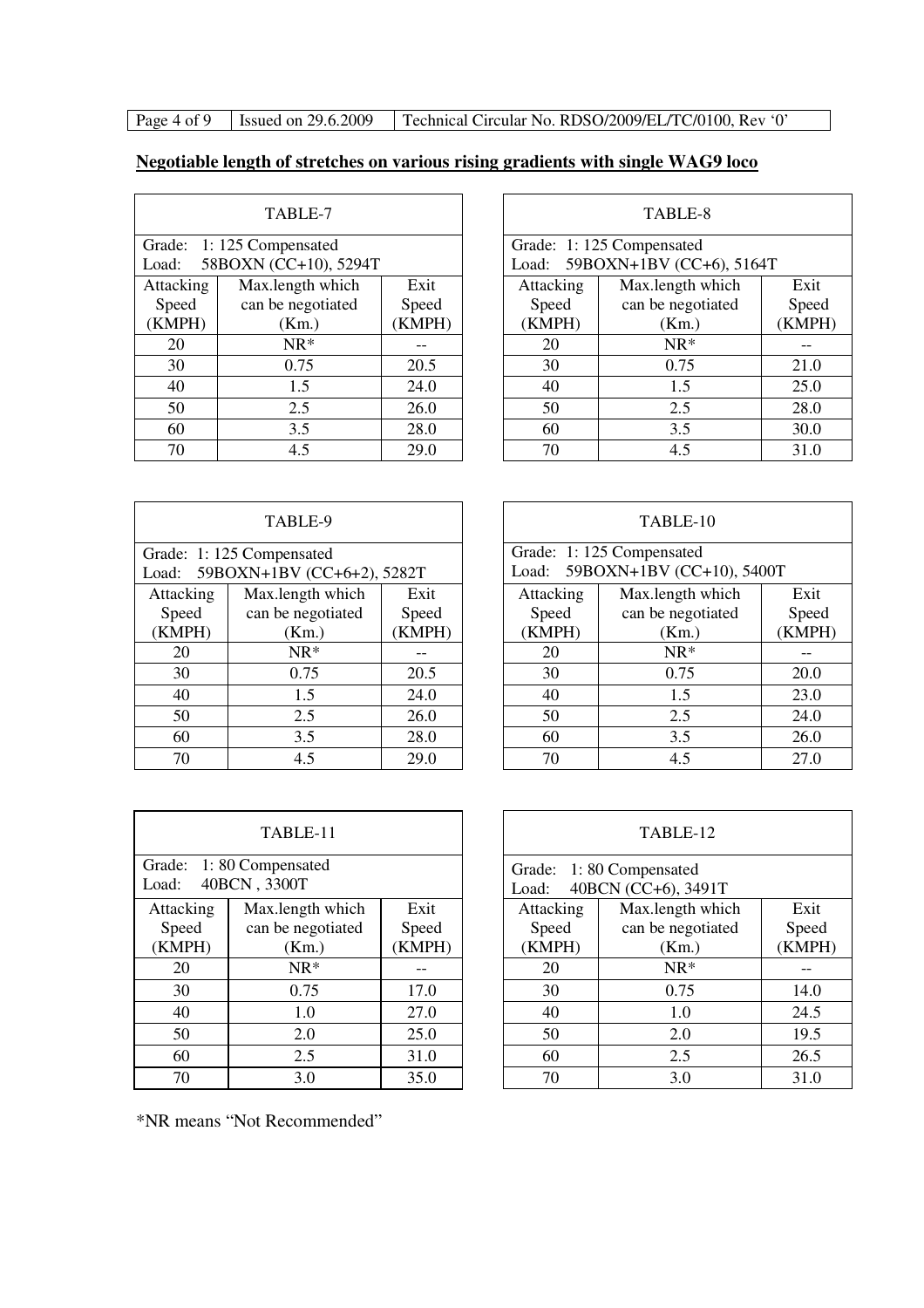Page 5 of 9 | Issued on 29.6.2009 | Technical Circular No. RDSO/2009/EL/TC/0100, Rev '0'

# **Negotiable length of stretches on various rising gradients with single WAG9 loco**

| TABLE-13                                                  |                   |        |  |  |  |
|-----------------------------------------------------------|-------------------|--------|--|--|--|
| Grade: 1:80 Compensated<br>40BCN (CC+6+2), 3571T<br>Load: |                   |        |  |  |  |
| Attacking                                                 | Max.length which  | Exit   |  |  |  |
| Speed                                                     | can be negotiated | Speed  |  |  |  |
| (KMPH)                                                    | (Km.)             | (KMPH) |  |  |  |
| 20                                                        | $NR*$             |        |  |  |  |
| 30                                                        | 0.75              | 13.0   |  |  |  |
| 40                                                        | 1.0               | 23.5   |  |  |  |
| 50                                                        | 2.0               | 17.5   |  |  |  |
| 60<br>2.5<br>24.5                                         |                   |        |  |  |  |
| 29.5<br>3.0<br>70                                         |                   |        |  |  |  |

| TABLE-13                                           |                   |        | TABLE-14 |                                                             |                   |        |
|----------------------------------------------------|-------------------|--------|----------|-------------------------------------------------------------|-------------------|--------|
| de: 1:80 Compensated<br>d: $40BCN (CC+6+2), 3571T$ |                   |        |          | Grade: 1:80 Compensated<br>41BCN+1BV (CC+6), 3593T<br>Load: |                   |        |
| acking                                             | Max.length which  | Exit   |          | Attacking                                                   | Max.length which  | Exit   |
| oeed                                               | can be negotiated | Speed  |          | Speed                                                       | can be negotiated | Speed  |
| MPH)                                               | (Km.)             | (KMPH) |          | (KMPH)                                                      | (Km.)             | (KMPH) |
| 20                                                 | $NR*$             |        |          | 20                                                          | $NR*$             |        |
| 30                                                 | 0.75              | 13.0   |          | 30                                                          | 0.75              | 12.0   |
| 40                                                 | 1.0               | 23.5   |          | 40                                                          | 1.0               | 23.0   |
| 50                                                 | 2.0               | 17.5   |          | 50                                                          | 2.0               | 17.0   |
| 60                                                 | 2.5               | 24.5   |          | 60                                                          | 2.5               | 24.0   |
| 70                                                 | 3.0               | 29.5   |          | 70                                                          | 3.0               | 29.0   |

| TABLE-15                                                      |                   |      |  |  |  |
|---------------------------------------------------------------|-------------------|------|--|--|--|
| Grade: 1:80 Compensated<br>41BCN+1BV (CC+6+2), 3675T<br>Load: |                   |      |  |  |  |
| Attacking                                                     | Max.length which  | Exit |  |  |  |
| Speed                                                         | can be negotiated |      |  |  |  |
| (KMPH)                                                        | (Km.)             |      |  |  |  |
| 20                                                            |                   |      |  |  |  |
| 30                                                            | 0.5               |      |  |  |  |
| 40                                                            | 22.0              |      |  |  |  |
| 50                                                            | 27.0              |      |  |  |  |
| 60<br>2.0<br>32.0                                             |                   |      |  |  |  |
| 70                                                            | 2.5               | 36.0 |  |  |  |

| TABLE-17  |                         |       |  |  |  |
|-----------|-------------------------|-------|--|--|--|
|           | Grade: 1:80 Compensated |       |  |  |  |
| Load:     | 48BTPN (CC), 4000T      |       |  |  |  |
| Attacking | Max.length which        | Exit  |  |  |  |
| Speed     | can be negotiated       | Speed |  |  |  |
| (KMPH)    | (Km.)                   |       |  |  |  |
| 20        | $NR*$                   |       |  |  |  |
| 30        | 0.5                     | 18.0  |  |  |  |
| 40        | 1.0                     | 18.0  |  |  |  |
| 50        | 1.5                     | 23.0  |  |  |  |
| 60        | 27.5                    |       |  |  |  |
| 70        | 2.5                     | 31.5  |  |  |  |

## TABLE-16

| Grade: 1:80 Compensated        |
|--------------------------------|
| Load: 41BCN+1BV (CC+10), 3757T |

| acking | Max.length which  | Exit   | Attacking | Max.length which  | Exit   |
|--------|-------------------|--------|-----------|-------------------|--------|
| oeed   | can be negotiated | Speed  | Speed     | can be negotiated | Speed  |
| MPH)   | (Km.)             | (KMPH) | (KMPH)    | (Km.)             | (KMPH) |
| 20     | $NR^*$            |        | 20        | $NR*$             |        |
| 30     | 0.5               | 20.0   | 30        | 0.5               | 19.0   |
| 40     | 1.0               | 22.0   | 40        | 1.0               | 21.0   |
| 50     | 1.5               | 27.0   | 50        | 1.5               | 26.0   |
| 60     | 2.0               | 32.0   | 60        | 2.0               | 31.0   |
| 70     | 2.5               | 36.0   | 70        | 2.5               | 35.0   |

| TABLE-17<br>TABLE-18                          |                   |        |                 |                                        |        |
|-----------------------------------------------|-------------------|--------|-----------------|----------------------------------------|--------|
| de: 1:80 Compensated<br>d: 48BTPN (CC), 4000T |                   |        | Grade:<br>Load: | 1:80 Compensated<br>58BOXN (CC), 4714T |        |
| acking                                        | Max.length which  | Exit   | Attacking       | Max.length which                       | Exit   |
| oeed                                          | can be negotiated | Speed  | Speed           | can be negotiated                      | Speed  |
| MPH)                                          | (Km.)             | (KMPH) | (KMPH)          | (Km.)                                  | (KMPH) |
| 20                                            | $NR^*$            |        | 20              | $NR^*$                                 |        |
| 30                                            | 0.5               | 18.0   | 30              | 0.5                                    | 13.0   |
| 40                                            | 1.0               | 18.0   | 40              | 0.75                                   | 21.0   |
| 50                                            | 1.5               | 23.0   | 50              | 1.0                                    | 30.0   |
| 60                                            | 2.0               | 27.5   | 60              | 1.5                                    | 32.5   |
| 70                                            | 2.5               | 31.5   | 70              | 2.0                                    | 35.0   |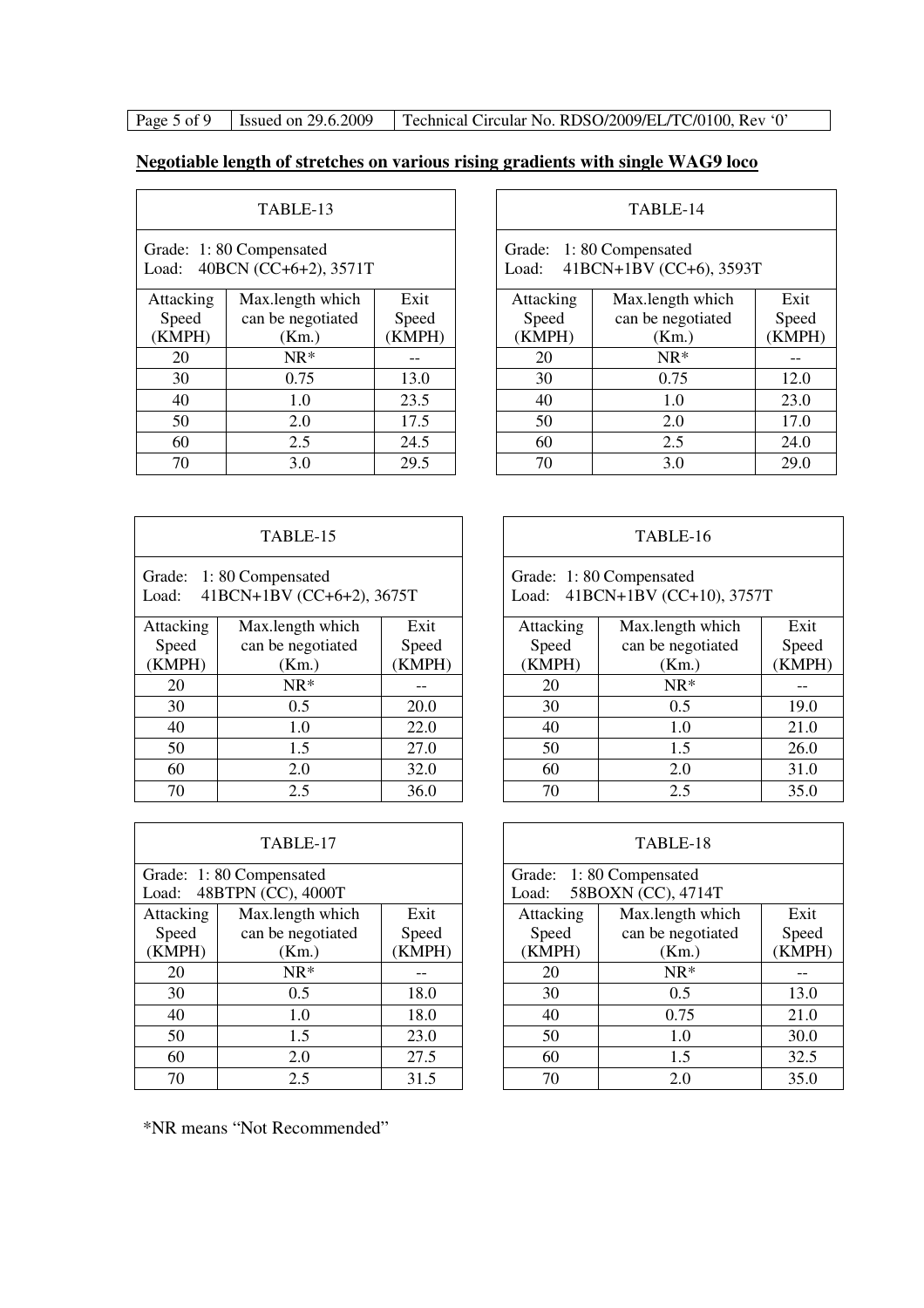# **Negotiable length of stretches on various rising gradients with single WAG9 loco**

| TABLE-19  |                         |      |  |  |
|-----------|-------------------------|------|--|--|
|           | Grade: 1:80 Compensated |      |  |  |
| Load:     | 58BOXN (CC+6), 5062T    |      |  |  |
| Attacking | Max.length which        | Exit |  |  |
| Speed     | can be negotiated       |      |  |  |
| (KMPH)    | (Km.)                   |      |  |  |
| 20        | $NR*$                   |      |  |  |
| 30        | $NR*$                   |      |  |  |
| 40        | 0.75                    | 19.0 |  |  |
| 50        | 28.25                   |      |  |  |
| 60        | 30.0                    |      |  |  |
| 70        | 2.0                     | 32.0 |  |  |

|                                                 | TABLE-19          |        | TABLE-20 |           |                                                   |        |
|-------------------------------------------------|-------------------|--------|----------|-----------|---------------------------------------------------|--------|
| de: 1:80 Compensated<br>d: 58BOXN (CC+6), 5062T |                   |        |          | Load:     | Grade: 1:80 Compensated<br>58BOXN (CC+6+2), 5178T |        |
| acking                                          | Max.length which  | Exit   |          | Attacking | Max.length which                                  | Exit   |
| oeed                                            | can be negotiated | Speed  |          | Speed     | can be negotiated                                 | Speed  |
| MPH)                                            | (Km.)             | (KMPH) |          | (KMPH)    | (Km.)                                             | (KMPH) |
| 20                                              | $NR^*$            |        |          | 20        | $NR*$                                             |        |
| 30                                              | $NR^*$            |        |          | 30        | $NR*$                                             |        |
| 40                                              | 0.75              | 19.0   |          | 40        | 0.75                                              | 18.5   |
| 50                                              | 1.0               | 28.25  |          | 50        | 1.0                                               | 27.75  |
| 60                                              | 1.5               | 30.0   |          | 60        | 1.5                                               | 29.0   |
| 70                                              | 2.0               | 32.0   |          | 70        | 2.0                                               | 31.0   |

| TABLE-21          |                         |        |  |  |
|-------------------|-------------------------|--------|--|--|
|                   | Grade: 1:80 Compensated |        |  |  |
| Load:             | 58BOXN (CC+10), 5294T   |        |  |  |
| Attacking         | Max.length which        | Exit   |  |  |
| Speed             | can be negotiated       | Speed  |  |  |
| (KMPH)            | (Km.)                   | (KMPH) |  |  |
| 20                | $NR*$                   |        |  |  |
| 30                | $NR*$                   |        |  |  |
| 40                | 0.75                    | 18.0   |  |  |
| 50                | 27.25                   |        |  |  |
| 60<br>28.5<br>1.5 |                         |        |  |  |
| 70                | 2.0                     | 30.5   |  |  |

| TABLE-23                                                    |                   |      |  |  |  |  |
|-------------------------------------------------------------|-------------------|------|--|--|--|--|
| Grade: 1:80 Compensated<br>Load: 59BOXN+1BV (CC+6+2), 5282T |                   |      |  |  |  |  |
| Attacking                                                   | Max.length which  | Exit |  |  |  |  |
| Speed                                                       | can be negotiated |      |  |  |  |  |
| (KMPH)                                                      | (Km.)             |      |  |  |  |  |
| 20                                                          | $NR*$             |      |  |  |  |  |
| 30                                                          | $NR*$             |      |  |  |  |  |
| 40                                                          | 0.75              |      |  |  |  |  |
| 50                                                          | 27.25             |      |  |  |  |  |
| 60<br>28.5<br>1.5                                           |                   |      |  |  |  |  |
| 70                                                          | 2.0               | 30.5 |  |  |  |  |

|        | TABLE-21                                      |        | TABLE-22                                                  |                   |        |  |
|--------|-----------------------------------------------|--------|-----------------------------------------------------------|-------------------|--------|--|
| d:     | de: 1:80 Compensated<br>58BOXN (CC+10), 5294T |        | Grade: 1:80 Compensated<br>Load: 59BOXN+1BV (CC+6), 5164T |                   |        |  |
| acking | Max.length which                              | Exit   | Attacking<br>Max.length which<br>Exit                     |                   |        |  |
| oeed   | can be negotiated                             | Speed  | Speed                                                     | can be negotiated | Speed  |  |
| MPH)   | (Km.)                                         | (KMPH) | (KMPH)<br>(Km.)                                           |                   | (KMPH) |  |
| 20     | $NR^*$                                        |        | $NR^*$<br>20                                              |                   |        |  |
| 30     | $NR^*$                                        |        | 30                                                        | $NR*$             |        |  |
| 40     | 0.75                                          | 18.0   | 40                                                        | 0.75              | 18.5   |  |
| 50     | 1.0                                           | 27.25  | 50                                                        | 1.0               | 27.75  |  |
| 60     | 1.5                                           | 28.5   | 60<br>1.5<br>29.0                                         |                   |        |  |
| 70     | 2.0                                           | 30.5   | 70                                                        | 2.0               | 31.0   |  |

|                                                       | TABLE-23                                       |                         |  |                              |                                                            |                         | TABLE-24 |  |
|-------------------------------------------------------|------------------------------------------------|-------------------------|--|------------------------------|------------------------------------------------------------|-------------------------|----------|--|
| le: 1:80 Compensated<br>1: 59BOXN+1BV (CC+6+2), 5282T |                                                |                         |  |                              | Grade: 1:80 Compensated<br>Load: 59BOXN+1BV (CC+10), 5400T |                         |          |  |
| acking<br>oeed<br>MPH)                                | Max.length which<br>can be negotiated<br>(Km.) | Exit<br>Speed<br>(KMPH) |  | Attacking<br>Speed<br>(KMPH) | Max.length which<br>can be negotiated<br>(Km.)             | Exit<br>Speed<br>(KMPH) |          |  |
| 20                                                    | $NR^*$                                         |                         |  | $NR*$<br>20                  |                                                            |                         |          |  |
| 30                                                    | $NR^*$                                         |                         |  | $NR*$<br>30                  |                                                            |                         |          |  |
| 40                                                    | 0.75                                           | 18.0                    |  | 40                           | 0.75                                                       | 17.25                   |          |  |
| 50                                                    | 1.0                                            | 27.25                   |  | 50                           | 1.0                                                        | 26.5                    |          |  |
| 60                                                    | 1.5                                            | 28.5                    |  | 60                           | 1.5                                                        | 27.75                   |          |  |
| 70                                                    | 2.0                                            | 30.5                    |  | 70                           | 2.0                                                        | 29.75                   |          |  |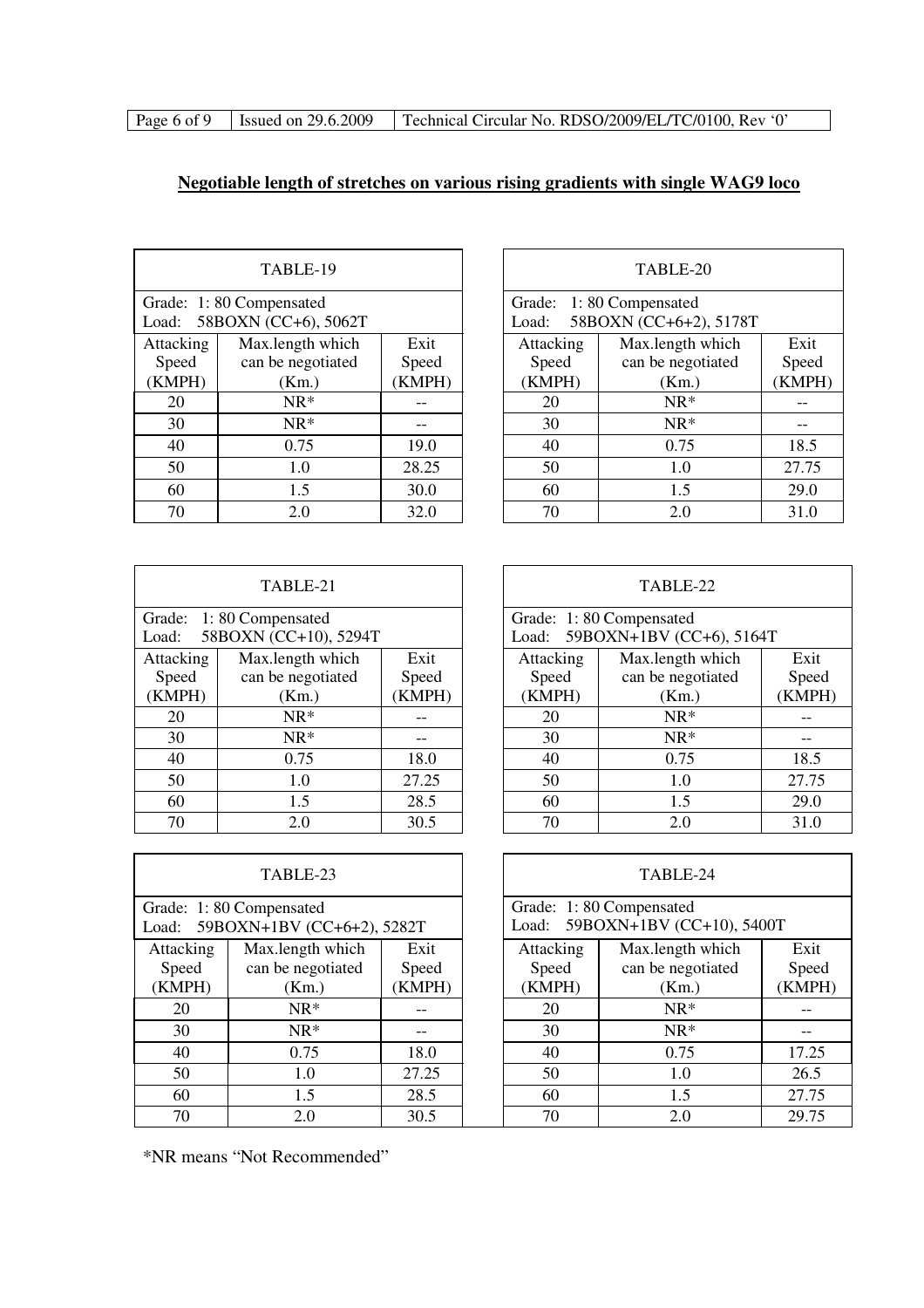| Page 7 of 9 | Issued on 29 |
|-------------|--------------|
|-------------|--------------|

9.6.2009 | Technical Circular No. RDSO/2009/EL/TC/0100, Rev '0'

# **Negotiable length of stretches on various rising gradients with single WAG9 loco**

 $\overline{\Gamma}$ 

| TABLE-25  |                         |       |  |  |  |  |
|-----------|-------------------------|-------|--|--|--|--|
|           | Grade: 1:62 Compensated |       |  |  |  |  |
| Load:     | 40BCN, 3300T            |       |  |  |  |  |
| Attacking | Max.length which        | Exit  |  |  |  |  |
| Speed     | can be negotiated       | Speed |  |  |  |  |
| (KMPH)    | (Km.)                   |       |  |  |  |  |
| 20        | $NR*$                   |       |  |  |  |  |
| 30        | $NR*$                   |       |  |  |  |  |
| 40        | 0.75                    | 17.5  |  |  |  |  |
| 50        | 1.0                     |       |  |  |  |  |
| 60        | 1.5                     |       |  |  |  |  |
| 70        | 2.0                     | 28.0  |  |  |  |  |

| TABLE-27                                                  |                   |        |  |  |  |  |
|-----------------------------------------------------------|-------------------|--------|--|--|--|--|
| Grade: 1:62 Compensated<br>40BCN (CC+6+2), 3571T<br>Load: |                   |        |  |  |  |  |
| Attacking                                                 | Max.length which  |        |  |  |  |  |
| Speed                                                     | can be negotiated | Speed  |  |  |  |  |
| (KMPH)                                                    | (Km.)             | (KMPH) |  |  |  |  |
| 20                                                        | $NR*$             |        |  |  |  |  |
| 30                                                        | $NR*$             |        |  |  |  |  |
| 40                                                        | 0.75              | 14.5   |  |  |  |  |
| 50                                                        | 1.0               |        |  |  |  |  |
| 60                                                        | 1.5               |        |  |  |  |  |
| 70                                                        | 2.0               | 22.5   |  |  |  |  |

| TABLE-29                                                      |                          |      |  |  |  |  |  |
|---------------------------------------------------------------|--------------------------|------|--|--|--|--|--|
| Grade: 1:62 Compensated<br>41BCN+1BV (CC+6+2), 3675T<br>Load: |                          |      |  |  |  |  |  |
| Attacking                                                     | Exit<br>Max.length which |      |  |  |  |  |  |
| Speed                                                         | can be negotiated        |      |  |  |  |  |  |
| (KMPH)                                                        | (Km.)                    |      |  |  |  |  |  |
| 20                                                            | $NR*$                    |      |  |  |  |  |  |
| 30                                                            | $NR*$                    |      |  |  |  |  |  |
| 40                                                            | 0.75                     |      |  |  |  |  |  |
| 50                                                            | 1.0                      |      |  |  |  |  |  |
| 60<br>1.5<br>21.0                                             |                          |      |  |  |  |  |  |
| 70                                                            | 2.0                      | 20.5 |  |  |  |  |  |

\*NR means "Not Recommended"

|        | TABLE-25                             |       | TABLE-26                              |                                                |        |  |
|--------|--------------------------------------|-------|---------------------------------------|------------------------------------------------|--------|--|
| ŀ.     | le: 1:62 Compensated<br>40BCN, 3300T |       | Load:                                 | Grade: 1:62 Compensated<br>40BCN (CC+6), 3491T |        |  |
| acking | Max.length which                     | Exit  | Attacking<br>Max.length which<br>Exit |                                                |        |  |
| oeed   | can be negotiated                    | Speed | Speed                                 | can be negotiated                              | Speed  |  |
| MPH)   | (Km.)                                | KMPH) | (KMPH)                                | (Km.)                                          | (KMPH) |  |
| 20     | $NR^*$                               |       | 20                                    | $NR*$                                          |        |  |
| 30     | $NR^*$                               |       | 30                                    | $NR*$                                          |        |  |
| 40     | 0.75                                 | 17.5  | 40                                    | 0.75                                           | 15.5   |  |
| 50     | 1.0                                  | 27.5  | 50                                    | 1.0                                            | 25.0   |  |
| 60     | 1.5                                  | 27.5  | 60                                    | 1.5                                            | 24.5   |  |
| 70     | 2.0                                  | 28.0  | 70                                    | 2.0                                            | 24.5   |  |

٦

### TABLE-28

Grade: 1: 62 Compensated Load: 41BCN+1BV (CC+6), 3593T

| acking | Max.length which  | Exit   | Attacking | Max.length which  | Exit   |
|--------|-------------------|--------|-----------|-------------------|--------|
| oeed   | can be negotiated | Speed  | Speed     | can be negotiated | Speed  |
| MPH)   | (Km.)             | (KMPH) | (KMPH)    | (Km.)             | (KMPH) |
| 20     | $NR^*$            |        | 20        | $NR^*$            |        |
| 30     | $NR^*$            |        | 30        | $NR*$             |        |
| 40     | 0.75              | 14.5   | 40        | 0.75              | 14.0   |
| 50     | $1.0\,$           | 24.0   | 50        | 1.0               | 23.5   |
| 60     | 1.5               | 23.0   | 60        | 1.5               | 22.5   |
| 70     | 2.0               | 22.5   | 70        | 2.0               | 22.0   |
|        |                   |        |           |                   |        |

|                 | TABLE-29                                          |        |  | TABLE-30                              |                                                           |      |  |
|-----------------|---------------------------------------------------|--------|--|---------------------------------------|-----------------------------------------------------------|------|--|
| d:              | de: 1:62 Compensated<br>41BCN+1BV (CC+6+2), 3675T |        |  |                                       | Grade: 1:62 Compensated<br>Load: 41BCN+1BV (CC+10), 3757T |      |  |
| acking          | Max.length which                                  | Exit   |  | Exit<br>Attacking<br>Max.length which |                                                           |      |  |
| oeed            | can be negotiated                                 | Speed  |  | can be negotiated<br>Speed<br>Speed   |                                                           |      |  |
| MPH)            | (Km.)                                             | (KMPH) |  | (KMPH)<br>(KMPH)<br>(Km.)             |                                                           |      |  |
| 20              | $NR^*$                                            |        |  | $NR*$<br>20                           |                                                           |      |  |
| $\overline{30}$ | $NR^*$                                            |        |  | 30<br>$NR*$                           |                                                           |      |  |
| 40              | 0.75                                              | 12.5   |  | 40<br>0.5                             |                                                           | 25.0 |  |
| 50              | 1.0                                               | 22.5   |  | 21.5<br>1.0<br>50                     |                                                           |      |  |
| 60              | 1.5                                               | 21.0   |  | 1.5<br>19.5<br>60                     |                                                           |      |  |
| 70              | 2.0                                               | 20.5   |  | 70                                    | 2.0                                                       | 18.5 |  |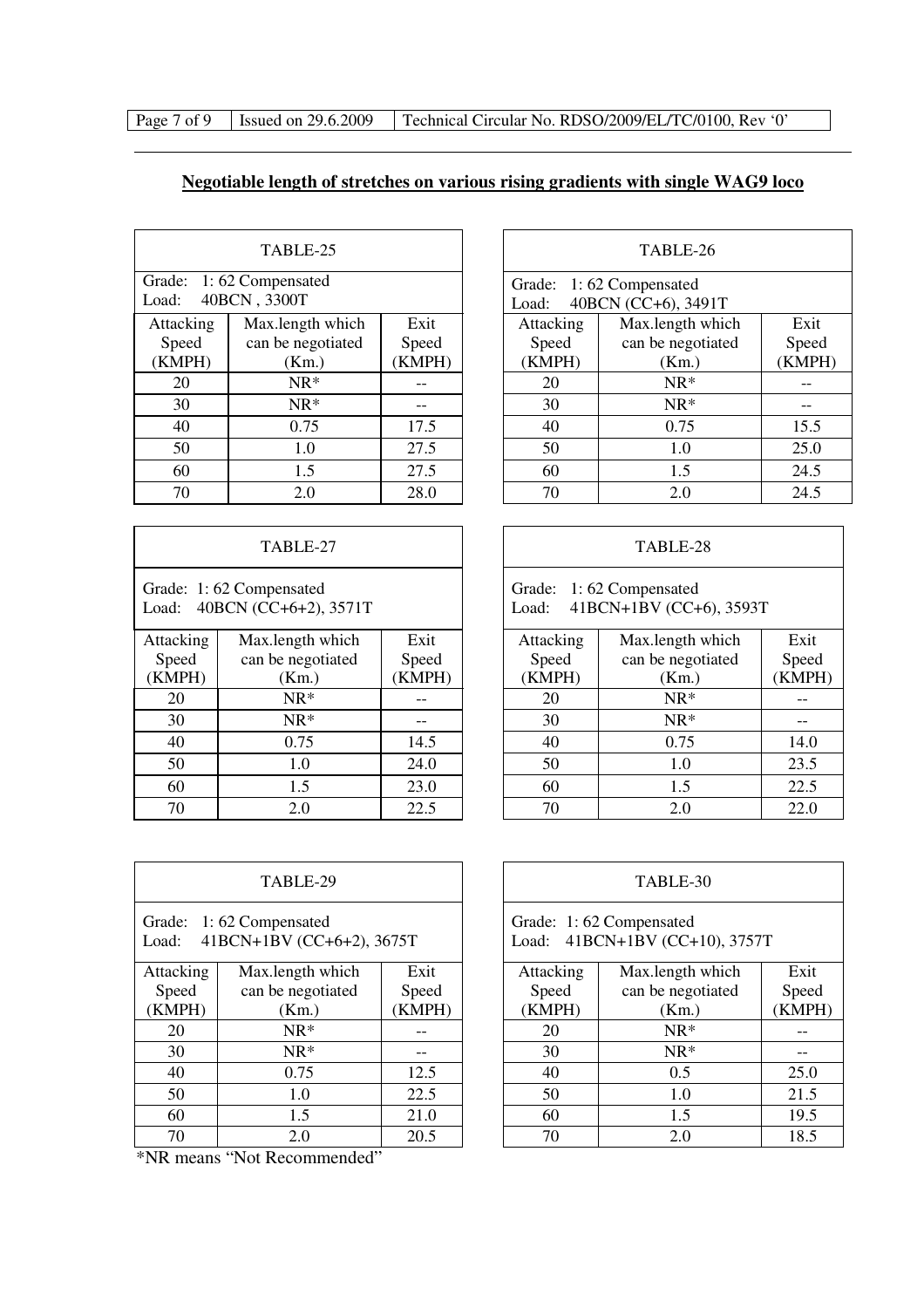Page 8 of 9 Issued on 29.6.2009 Technical Circular No. RDSO/2009/EL/TC/0100, Rev '0'

# **Negotiable length of stretches on various rising gradients with single WAG9 loco**

| TABLE-31  |                         |      |  |  |  |  |
|-----------|-------------------------|------|--|--|--|--|
|           | Grade: 1:62 Compensated |      |  |  |  |  |
| Load:     | 48BTPN (CC), 4000T      |      |  |  |  |  |
| Attacking | Exit                    |      |  |  |  |  |
| Speed     | can be negotiated       |      |  |  |  |  |
| (KMPH)    | (Km.)                   |      |  |  |  |  |
| 20        | $NR*$                   |      |  |  |  |  |
| 30        | $NR*$                   |      |  |  |  |  |
| 40        | 0.5                     | 24.0 |  |  |  |  |
| 50        | 19.0                    |      |  |  |  |  |
| 60        | 1.0                     | 36.0 |  |  |  |  |
| 70        | 1.5                     | 35.0 |  |  |  |  |

|           | TABLE-33                                              |        | TABLE-34  |                                             |
|-----------|-------------------------------------------------------|--------|-----------|---------------------------------------------|
|           | Grade: 1:62 Compensated<br>Load: 58BOXN (CC+6), 5062T |        | Load:     | Grade: 1:62 Compensated<br>58BOXN (CC+6+2), |
| Attacking | Max.length which                                      | Exit   | Attacking | Max.length wl                               |
| Speed     | can be negotiated                                     | Speed  | Speed     | can be negotia                              |
| (KMPH)    | (Km.)                                                 | (KMPH) | (KMPH)    | (Km.)                                       |
| 20        | $NR^*$                                                |        | 20        | $NR^*$                                      |
| 30        | $NR^*$                                                |        | 30        | $NR^*$                                      |
| 40        | 0.5                                                   | 20.0   | 40        | 0.5                                         |
| 50        | 0.75                                                  | 24.5   | 50        | 0.75                                        |
| 60        | 1.0                                                   | 31.0   | 60        | 1.0                                         |
| 70        | 1.5                                                   | 26.5   | 70        | 1.5                                         |

| TABLE-31                                         |                   |        | TABLE-32                                               |                   |        |
|--------------------------------------------------|-------------------|--------|--------------------------------------------------------|-------------------|--------|
| de: 1:62 Compensated<br>48BTPN (CC), 4000T<br>d: |                   |        | Grade: 1:62 Compensated<br>58BOXN (CC), 4714T<br>Load: |                   |        |
| acking                                           | Max.length which  | Exit   | Attacking                                              | Max.length which  | Exit   |
| oeed                                             | can be negotiated | Speed  | Speed                                                  | can be negotiated | Speed  |
| MPH)                                             | (Km.)             | (KMPH) | (KMPH)                                                 | (Km.)             | (KMPH) |
| 20                                               | $NR*$             |        | $NR*$<br>20                                            |                   |        |
| 30                                               | $NR*$             |        | 30                                                     | $NR*$             |        |
| 40                                               | 0.5               | 24.0   | 40                                                     | 0.5               | 21.0   |
| 50                                               | 1.0               | 19.0   | 50                                                     | 0.75              | 26.0   |
| 60                                               | 1.0               | 36.0   | 60                                                     | 1.0               | 33.0   |
| 70                                               | 1.5               | 35.0   | 70                                                     | 1.5               | 29.0   |

|                                                 | TABLE-33          |        |                                                            | TABLE-34          |        |
|-------------------------------------------------|-------------------|--------|------------------------------------------------------------|-------------------|--------|
| de: 1:62 Compensated<br>d: 58BOXN (CC+6), 5062T |                   |        | Grade: 1:62 Compensated<br>58BOXN (CC+6+2), 5178T<br>Load: |                   |        |
| acking                                          | Max.length which  | Exit   | Attacking<br>Max.length which                              |                   | Exit   |
| oeed                                            | can be negotiated | Speed  | Speed                                                      | can be negotiated | Speed  |
| MPH)                                            | (Km.)             | (KMPH) | (KMPH)                                                     | (Km.)             | (KMPH) |
| 20                                              | $NR^*$            |        | 20                                                         | $NR*$             |        |
| $\overline{30}$                                 | $NR*$             |        | 30                                                         | $NR*$             |        |
| 40                                              | 0.5               | 20.0   | 40                                                         | 0.5               | 19.5   |
| 50                                              | 0.75              | 24.5   | 50                                                         | 0.75              | 24.0   |
| 60                                              | 1.0               | 31.0   | 60                                                         | 1.0               | 30.5   |
| 70                                              | 1.5               | 26.5   | 70                                                         | 1.5               | 26.0   |

| TABLE-35          |                         |       |  |  |  |  |  |  |
|-------------------|-------------------------|-------|--|--|--|--|--|--|
|                   | Grade: 1:62 Compensated |       |  |  |  |  |  |  |
| Load:             | 58BOXN (CC+10), 5294T   |       |  |  |  |  |  |  |
| Attacking         | Max.length which        | Exit  |  |  |  |  |  |  |
| Speed             | can be negotiated       | Speed |  |  |  |  |  |  |
| (KMPH)            | (Km.)                   |       |  |  |  |  |  |  |
| 20                | $NR*$                   |       |  |  |  |  |  |  |
| 30                | $NR*$                   |       |  |  |  |  |  |  |
| 40                | 0.5                     | 19.0  |  |  |  |  |  |  |
| 50                | 0.75                    | 23.5  |  |  |  |  |  |  |
| 60                | 1.0                     | 30.0  |  |  |  |  |  |  |
| 25.5<br>1.5<br>70 |                         |       |  |  |  |  |  |  |

| TABLE-35                                            |                   |        | TABLE-36                                                  |                   |        |
|-----------------------------------------------------|-------------------|--------|-----------------------------------------------------------|-------------------|--------|
| de: 1:62 Compensated<br>58BOXN (CC+10), 5294T<br>d: |                   |        | Grade: 1:62 Compensated<br>Load: 59BOXN+1BV (CC+6), 5164T |                   |        |
| acking                                              | Max.length which  | Exit   | Attacking                                                 | Max.length which  | Exit   |
| oeed                                                | can be negotiated | Speed  | Speed                                                     | can be negotiated | Speed  |
| MPH)                                                | (Km.)             | (KMPH) | (KMPH)                                                    | (Km.)             | (KMPH) |
| 20                                                  | $NR^*$            |        | 20                                                        | $NR*$             |        |
| 30<br>$NR^*$                                        |                   | 30     | $NR*$                                                     |                   |        |
| 40                                                  | 0.5               | 19.0   | 40                                                        | 0.5               | 19.5   |
| $\overline{50}$                                     | 0.75              | 23.5   | 50                                                        | 0.75              | 24.0   |
| $\overline{60}$                                     | 1.0               | 30.0   | 60                                                        | 1.0               | 30.5   |
| 70<br>25.5<br>1.5                                   |                   | 70     | 1.5                                                       | 26.0              |        |